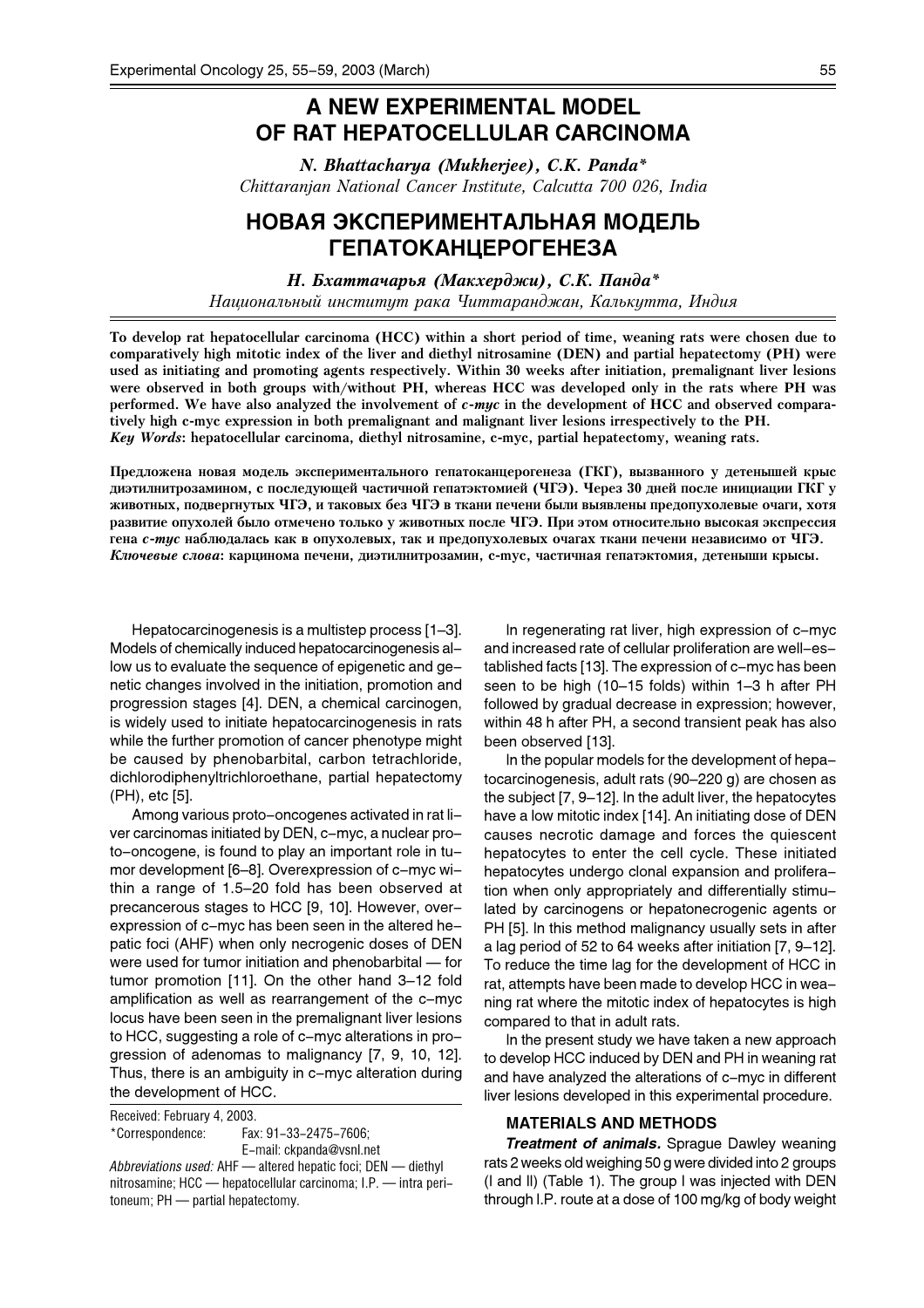| <b>Table 1.</b> Development of liver lesions in rats |                 |                  |                |                           |                           |                            |  |  |
|------------------------------------------------------|-----------------|------------------|----------------|---------------------------|---------------------------|----------------------------|--|--|
| Group                                                | Initia-<br>tina | $Pro-$<br>moting | No. of<br>rats | Incidence<br>of premalig- | Incidence of<br>premalig- | Incidence of<br>malignancy |  |  |
|                                                      |                 |                  |                |                           |                           |                            |  |  |
|                                                      | agent           | agent            |                | nancy                     | nancy                     | at 32 weeks                |  |  |
|                                                      |                 |                  |                | at 8 weeks                | at 32 weeks               |                            |  |  |
|                                                      | <b>DFN</b>      |                  | 10             | $n.a.*$                   | $5/10(50\%)$              | 0/10                       |  |  |
|                                                      | DEN             | PН               | 5              | 1/5(20%)                  | 3/5(60%)                  | 2/5(40%)                   |  |  |
| * Indicates not applicable.                          |                 |                  |                |                           |                           |                            |  |  |

twice with two weeks interval. The rats were sacrificed at 32 weeks of age (i.e 30 weeks after initiation). The group II was also injected with DEN in the same way as in group I and underwent PH at the age of 8 weeks; then animals were followed up for another 24 weeks and sacrificed. All animals procedures were carried out according to the Rules of Ethic Committee.The PH was performed as described by Nagy et al and Ray et al [12, 15]. The portion of altered foci developed in the liver from each sample was stored in formalin for histology and rest of the altered foci was stored at –80 °C.

Histology. For histological analysis of the liver samples, haemotoxylin and eosin staining was applied.

**DNA and RNA isolation.** High molecular weight genomic DNA was isolated from rat liver by phenol: chloroform extraction [16].Total cellular RNA was extracted from rat liver using guanidine isothiocyanate method [16].

**Probes.** The myc 1.8 probe is a 1.1 kb BamHI restriction fragment encompassing parts of exon 1 and intron 1 of rat  $c-myc$  gene cloned in pGem vector [17]. The rat mlvi-4 probe is a 0.9 kb Hind III-EcoRI restriction fragment cloned in pUC18 vector [18]. The rat IgH probe is a 6 kb Hind III-BamHI restriction fragment cloned in pUC 18 vector [19]. The IgH probe was used as an internal control in Southern blot hybridization to standardize the amount of DNA loaded and to access the relative gene copy number of the  $c$ -myc/mlvi-4 gene. The GAPDH probe is a 0.5-kb PstI restriction fragment cloned in pUC 18 and was used as an internal control in RNA slot blot hybridization [20]. The probes were labeled with  $\left[\alpha-\right]^{32}P$ ]dCTP by random priming method and used for analysis [21].

Southern blot analysis. 10 µg of genomic DNA from each sample was digested with EcoRI overnight at 37 °C, electrophoresed in 0.8% agarose gel over night at 30 V, and transferred to Genescreen nylon membrane (NEN, USA) by capillary transfer method. The pre-hybridization of the membranes was done in a solution containing 2 X SSC, 1% SDS, 10% dextran sulphate, 50% deionized formamide and 5X Denhardht's solution overnight at 42 °C. The purified labeled probe with specific activity 10<sup>8</sup>–10<sup>9</sup> CPM/µg of DNA was added to the pre-hybridisation solution and hybridized overnight at 42 °C. After hybridization, the membranes were washed for 10 min at room temperature in 2X SSC, then — at 42 °C in 2X SSC, 1% SDS twice for 20 min and finally — in 0.2 X SSC, 1% SDS at 42 °C twice for 20 min. The membranes were then exposed to Kodak X-Omat film at –80 °C for 7–8 days with intensifying screen. The intensity of the hybridized bands on the autoradiographs was determined using densitometric scanner (Shimidazu CS-1900). The intensity of c-myc/mlvi-4 band in each sample was normalized with respect to the intensity of the IgH band of the corresponding sample. The copy number of c-myc/ mlvi-4 loci in the liver lesions was calculated from the ratio of the normalized intensities of the liver lesions and normal liver. The c-myc/mlvi-4 locus was considered to be amplified when the ratio was  $\geq 2.5$  [10].

RNA slot blot analysis. 10  $\mu$ g of the total cellular RNA from each sample was slot blotted to the Genescreen nylon membrane (NEN, USA) and fixed according to the instructions of manufacturer. The prehybridisation of the membranes was done in a solution containing 5X SSPE, 50% deionized formamide, 5X Denhardt's solution, 1% SDS, 10% dextran sulphate and 100 µg/ml of denatured sheared salmon sperm DNA for 4 h at 42 °C. The hybridization was carried out in a solution of similar composition, with the omission of salmon sperm DNA, containing purified labeled probe with specific activity 10<sup>s</sup>–10<sup>s</sup> CPM/µg of DNA at 42 °C overnight. After hybridization, the membranes were washed with 2X SSPE twice for 15 min at room temperature, in 2X SSPE, 2% SDS twice for 45 min at 65 °C, and in 0.1X SSPE twice for 15 min at room temperature. The membranes were then exposed to Kodak X-Omat film at –80 °C for 7–8 days with intensifying screen. The level of expression of the  $c$ -myc gene was quantified by densitometric scanning as described earlier and the readings were normalized to the GAPDH gene expression.

**Statistical analysis.** The results in this experiment are expressed as mean  $\pm$  standard deviation.

## RESULTS AND DISCUSSION

The histological alterations that occur during the development of rat liver carcinogenesis are well-documented [22]. In histological analysis it was revealed that 50% (5/10) of the group I rats developed premalignant changes in the liver at 32 weeks (see Table 1; Fig. 1,  $b, c$ ). Focal atypia with dilated central vein and abnormal mitotic figures with multinucleated cells were the predominant features here. In group II rats (see Table 1; Fig. 1), 1/5 (20%) rats showed early premalignant changes in liver like fatty changes and early cirrhotic changes (Fig. 1, d) while others (4/5) showed focal atypia at 8 weeks i.e. at the time of PH. After PH at 32 weeks, 60% (3/5) of the group II rats showed premalignant changes in liver where fatty changes and abnormal mitotic figures with multinucleated cells could be seen (Fig. 1,  $e$ ). However, the rest of the rats (40%, 2/5) had malignant changes in liver (including the rat that developed premalignant changes at 8 weeks) with abnormal mitotic figures and gross changes in liver architecture  $(Fig. 1, f)$ .

The manifestation of premalignancy at 8 weeks could be due to the fact that neonatal liver has higher mitotic index compared to the adults [14]. DNA damage caused by initiating agents like DEN and promotion by PH accelerates cell-cycle entry. As a result, the neoplastic process is developing in more short period (30 weeks after initiation) as compared to the other methods of HCC development in rats where about 52– 64 weeks after initiation were necessary for the development of HCC [7, 9–12]. The absence of HCC in group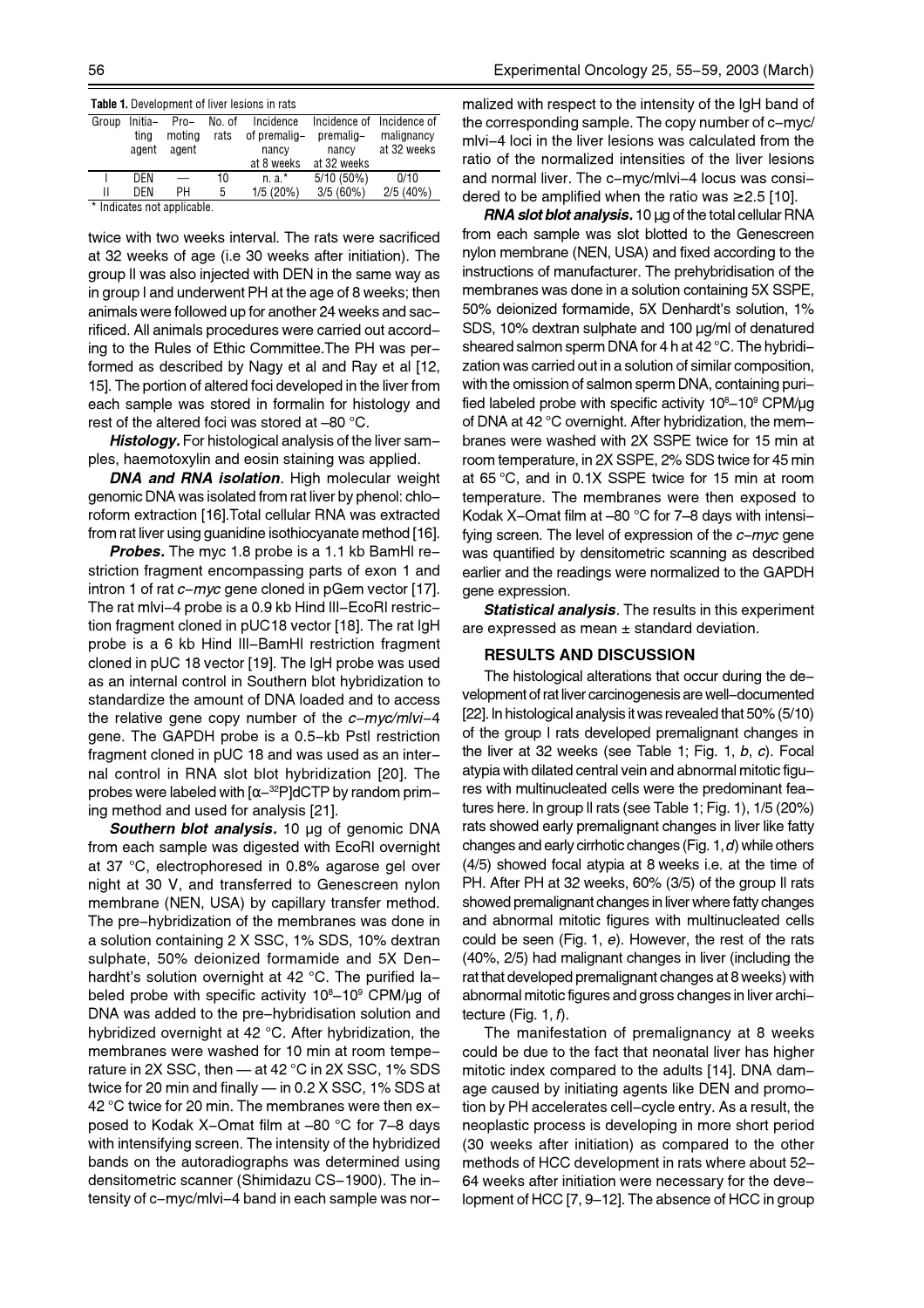

Fig. 1. Photomicrographs of the sections of the normal rat liver (a), premalignant liver lesions of group I rats at 32 weeks (b and c), early premalignant liver lesion of group II rats at 8 weeks (d), premalignant liver lesion of group II rats at 32 weeks (e), malignant liver lesion of group II rats at 32 weeks (f) (magnification x 1000) where \* indicates dilated central vein;  $\rightarrow$  indicates abnormal mitotic figures and pleomorphic nuclei; > indicates fatty changes; >> indicates early cirrhotic changes;  $\triangleright$  indicates multinucleated cells

I rats has indicated that the initiation by DEN and promotion by PH in weaning rats seem to be a better method for HCC development.

To find out the role of  $c$ -myc in the development of HCC the expression of  $c$ -myc was analyzed in the different liver lesions (Table 2; Fig. 2). The expression of  $c$ -myc was increased by about 1.8 fold in the premalignant lesion (1/5) of 8 weeks old rat (group II) whilst its expression in the rest of the samples (4/5) in this group did not change significantly as compared to the normal liver (see Table 2). Interestingly, the rat that had early premalignant liver lesions at 8 weeks (see Table 1 and 2) also developed HCC at 32 weeks without change in the level of  $c$ -myc expression. From other hand, other HCC sample (see Table 1 and 2) that possessed focal atypia at 8 weeks with normal  $c$ -myc le-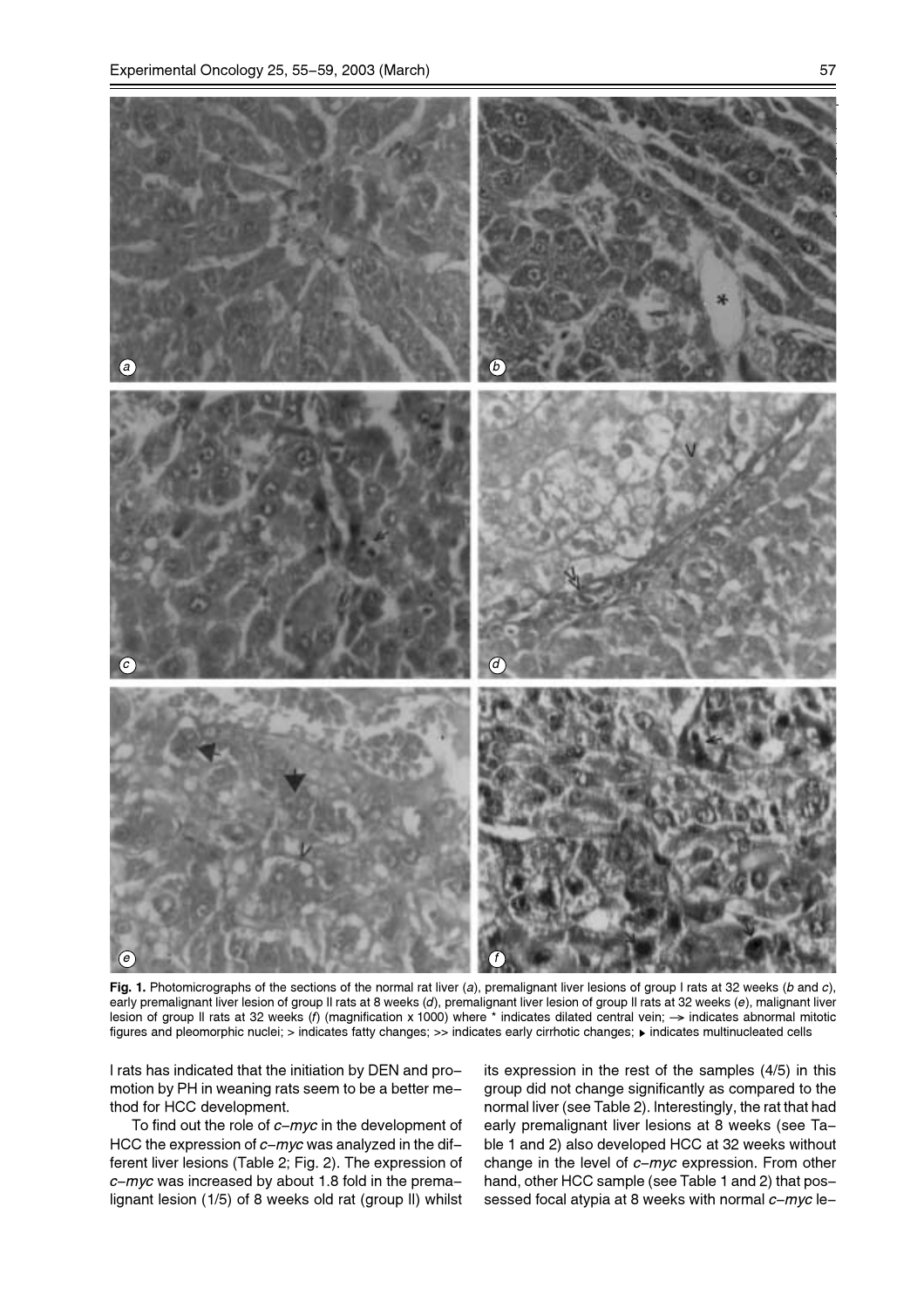|                          |  | <b>Table 2.</b> Expression of c-myc in premalignant and malignant liver lesions |  |  |
|--------------------------|--|---------------------------------------------------------------------------------|--|--|
| compared to normal liver |  |                                                                                 |  |  |

| Sample                                                 |  | c-myc expression |  |                |           |  |  |
|--------------------------------------------------------|--|------------------|--|----------------|-----------|--|--|
|                                                        |  | Premalignant     |  |                | Malignant |  |  |
| Group   [DEN]                                          |  | $2.88 \pm 0.26$  |  |                |           |  |  |
| Group II [DEN + PH]                                    |  |                  |  |                |           |  |  |
| a) before PH                                           |  | 1.84             |  |                |           |  |  |
| b) after PH                                            |  | $1.4 \pm 0.54$   |  | $1.7 \pm 0.14$ |           |  |  |
| Values are expressed as mean $\pm$ standard deviation. |  |                  |  |                |           |  |  |
| Samples:                                               |  |                  |  | 28 pH          | 261       |  |  |
| Probe<br>С-тю                                          |  |                  |  |                |           |  |  |
| GAPDH                                                  |  |                  |  |                |           |  |  |

Fig. 2. Expression of c-myc in rat liver lesions from normal rat liver (N), premalignant rat liver lesions of group I ( $6F_3$  and  $6M_1$ ), premalignant rat liver lesion of group II at 8 weeks (2 BpH), from malignant rat liver lesion of group II at 32 weeks (2 BT)

vel also had 1.7 fold-higher c-myc expression. However, at 32 weeks in the premalignant liver lesions of animals from both groups I and II,  $c$ -myc expression was increased about 1.4–3 folds (see Table 2). Thus, the upregulation of  $c$ -myc expression in the early premalignant liver lesions of 8 weeks old rats may be due to the necrosis of the liver induced by DEN. At 32 weeks, the upregulation of  $c$ -myc was sustained at comparable level in both the premalignant liver lesions and HCC. Thus, it indicates that the upregulation of  $c-m\nu c$  after DEN treatment may provide the continuous proliferative signal to the AHF to remain in the cell cycle. For the development of HCC, PH-dependent promotion of liver carcinoma development may provide proliferative stimulus in addition to  $c-m\gamma c$ .

To find out the mechanism of the  $c$ -myc gene upregulation, we have analyzed the genetic alterations in the  $c$ -myc locus by Southern blot analysis and found no amplification or rearrangement in this locus in the liver lesions (Table 3). It has also been reported that the rearrangement/amplification in the flanking regions of  $c-myc$  gene could increase its expression [23]. For this reason we have analyzed the alterations in the mlvi-4 locus located 30 kb 3' of the c-myc gene in liver samples and didn't register any rearrangements or amplification (see Table 3). It seems that the persistent upregulation of  $c-mvc$  in the liver lesions induced by DEN could be due to the activation of some transactivating factors that regulates  $c$ -myc gene expression [6, 24].

Table 3. c-mvc and mlvi-4 gene copy number in premalignant and malignant liver lesions compared to normal liver

| Group                                             | $c$ - <i>myc</i> gene copy number |              | $m/v - 4$ gene copy number |                |  |  |
|---------------------------------------------------|-----------------------------------|--------------|----------------------------|----------------|--|--|
|                                                   | Premalignant                      | Malignant    | Premalignant               | Malignant      |  |  |
| I [DEN]                                           | $0.9 \pm 0.37$                    |              | $0.94 \pm 0.26$            |                |  |  |
| $II$ [DEN + PH]                                   |                                   |              |                            |                |  |  |
| a) before PH                                      | 0 9                               |              | 07                         |                |  |  |
| b) after PH                                       | $0.93 \pm 0.4$                    | $1 \pm 0.54$ | $1.44 \pm 0.23$            | $1.6 \pm 0.21$ |  |  |
| Values are expressed as mean + standard deviation |                                   |              |                            |                |  |  |

Thus, we showed that DEN-induced liver carcinogenesis in weaning rats followed by PH seems to be a better method for the development of HCC within a short period of time (i.e. 30 weeks after initiation). The comparatively high c-myc expression was observed in both premalignant and malignant liver lesions irrespectively to PH, but for the development of HCC the comparatively high  $c-myc$  expression along with extra proliferative stimulus provided by PH was required.

### ACKNOWLEDGEMENTS:

We are grateful to the Director of Chittaranjan National Cancer Institute (CNCI), Kolkata, Dr. Utpala Chattopadhyay for her support during this work.

#### **REFERENCES**

1. Farber E, Sarma DS. Hepatocarcinogenesis: a dynamic cellular perspective. Lab Invest 1987; 56: 4–22.

2. Farber E. Pathogenesis of experimental liver cancer: comparison with humans. Arch Toxicol Suppl 1987; 10: 281–8.

3. Dominguez-Malagon H, Gaytan Graham S. Hepatocellular carcinoma: an update. Ultrastruct Pathol 2001; 6: 497–516.

4. Solt DB, Medline A, Farber E. Rapid emergence of carcinogen induced hyperplastic lesions in a new model for the sequential analysis of liver carcinogenesis. Am J Pathol 1977; 88: 595–618.

5. Farber E. The step by step development of epithelial cancer: from genotype to phenotype. In: Advances in Cancer Research. Van de Woude GF, Klien G, eds. San Diego: Acad Press 1996; 70: 21–48.

6. DePinho RA, Schreiber-Agus N, Alt FW. myc family oncogenes in the development of normal and neoplastic cells. In: Advances in Cancer Research. Van de Woude GF, Klien G, eds. San Diego: Academic Press 1991; 57: 1–46.

7. Chandar N, Lombardi B, Locker J. c-myc gene amplification during hepatocarcinogenesis by a choline devoid diet. Proc Natl Acad Sci USA 1989; 86: 2703–7.

8. De Miglio MR, Simile MM, Muroni MR, Pusceddu S, Calvisi D, Carru A, Seddaiu MA, Daino L, Deiana L, Pascale RM, Feo F. Correlation of c-myc overexpression and amplification with progression of preneoplastic liver lesions to malignancy in the poorly susceptible Wistar rat strain. Mol Carcinog 1999; 25: 21–9.

9. Suchy RK, Sarafoff M, Kerler R, Rabi HM. Amplifications, rearrangements, and enhanced expression of c-myc in chemically induced rat livers in vivo and in vitro. Cancer Res 1989; 49: 6781–7.

10. Pascale RM, DeMiglio MR, Muroni MR, Simile MM, Daino L, Seddaiu MA, Nufris A, Gaspa L, Deiana L, Feo F. c-myc amplification in pre-malignant and malignant lesions induced in rat liver by the resistant hepatocyte model. Int J Cancer 1996; 68: 136–42.

11. Pitot HC, Deguchi T. Expression of c-myc in altered hepatic foci induced in rats by various single doses of diethyl nitrosamine and promotion by 0.05% phenobarbital. Mol Carcinog 1995; 14: 152–9.

12. Nagy P, Evarts RP, Marsden E, Roach J, Thorgeirsson SS. Cellular distribution of c-myc transcripts during chemical hepatocarcinogenesis in rats. Cancer Res 1988; 48: 5522–7.

13. Makino R, Hayashi K, Sugimura T. c-myc transcript is induced in rat liver at a very early stage of regeneration or by cycloheximide treatment. Nature 1984; 310: 697–8.

14. Srivastava S, Srivastava AK, Srivastava S, Patnaik GK, Dhawan BN. Effect of picroliv and silymarin on liver regeneration in rats. Ind J Pharmacology 1994; 26: 19–22.

15. Ray R, Panda CK, Chakraborty BK, Mukherji S, Chaudhury K, Roychoudhury J. Changes in UsnRNA biosynthesis during rat liver regeneration. Mol Cell Biochem 1994; 141: 71–7.